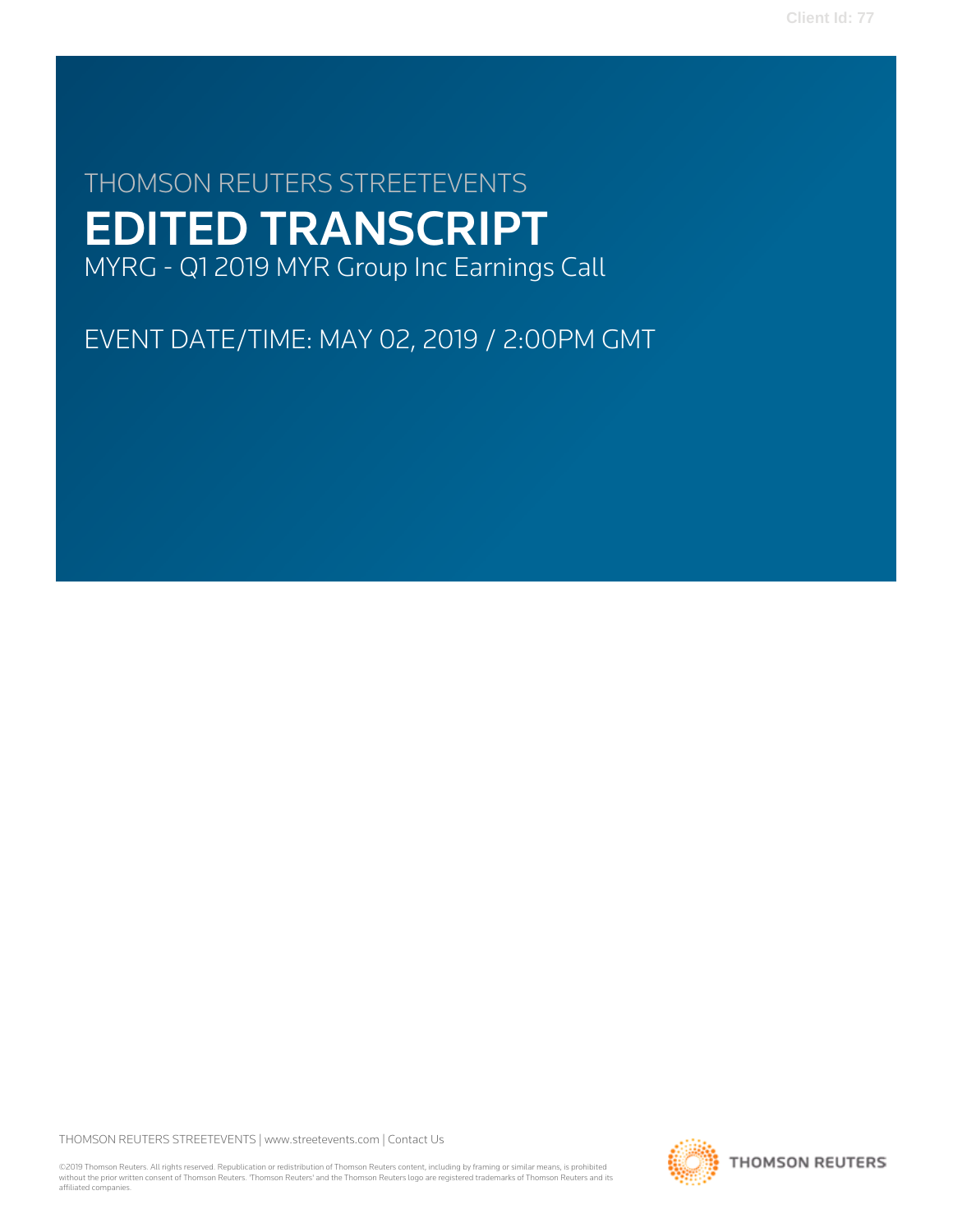# **CORPORATE PARTICIPANTS**

**[Betty R. Johnson](#page-2-0)** MYR Group Inc. - Senior VP, CFO & Treasurer **[Jeffrey J. Waneka](#page-4-0)** MYR Group Inc. - Senior VP and COO of Commercial & Industrial **[Richard S. Swartz](#page-2-1)** MYR Group Inc. - President, CEO & Director **[Steve Carr](#page-1-0) [Tod M. Cooper](#page-3-0)** MYR Group Inc. - Senior VP & COO of Transmission and Distribution

# **CONFERENCE CALL PARTICIPANTS**

**[Andrew John Wittmann](#page-6-0)** Robert W. Baird & Co. Incorporated, Research Division - Senior Research Analyst

**[Tahira Afzal](#page-5-0)** KeyBanc Capital Markets Inc., Research Division - MD, Associate Director of Equity Research, and Equity Research Analyst

# **PRESENTATION**

#### **Operator**

Good day ladies and gentlemen and welcome to the MYR Group First Quarter 2019 Conference Call. (Operator Instructions)

<span id="page-1-0"></span>I would now like to introduce your host for today's conference, Steve Carr of Dresner Corporate Services. Please go ahead.

#### **Steve Carr**

Thank you Chris. Good morning everyone, I'd like to welcome you to the MYR Group conference call to discuss the Company's first quarter results for 2019 which we reported yesterday.

Joining us on today's call are Rick Swartz, President and Chief Executive Officer; Betty Johnson, Senior Vice President, Chief Financial Officer and Treasurer; Tod Cooper, Senior Vice President and Chief Operating Officer of MYR Group's Transmission and Distribution Segment; and Jeff Waneka, Senior Vice President and Chief Operating Officer of MYR Group's Commercial and Industrial Segment.

If you did not receive yesterday's press release, please contact Dresner Corporate Services at 312-726-3600 and we will send you a copy or go to the MYR Group website where a copy is available under the Investor Relations tab. Also a replay of today's call will be available until Thursday May 9th 2019 at 1:00 P.M. Eastern Time by dialing 855-859-2056 or 404-537-3406 and entering conference ID 5690388.

Before we begin, I want to remind you that this discussion may contain forward looking statements. Any such statements are based upon information available to MYR Group management as of this date and MYR Group assumes no obligation to update any such forward looking statements. These forward looking statements involve risks and uncertainties that could cause actual results to differ materially from the forward looking statements. Accordingly these statements are no guarantee for future performance. These risks and uncertainties are discussed in the Company's Annual Report on Form 10-K for the year ended December 31 2018, the Company's Quarterly Report on Form 10-Q for the first quarter of 2019 and in yesterday's press release. Certain non-GAAP financial information will be discussed on the call today. A reconciliation of these non-GAAP measures to the most comparable GAAP measure is set forth in yesterday's press release.

With that said, let me turn the call over to Rick Swartz.

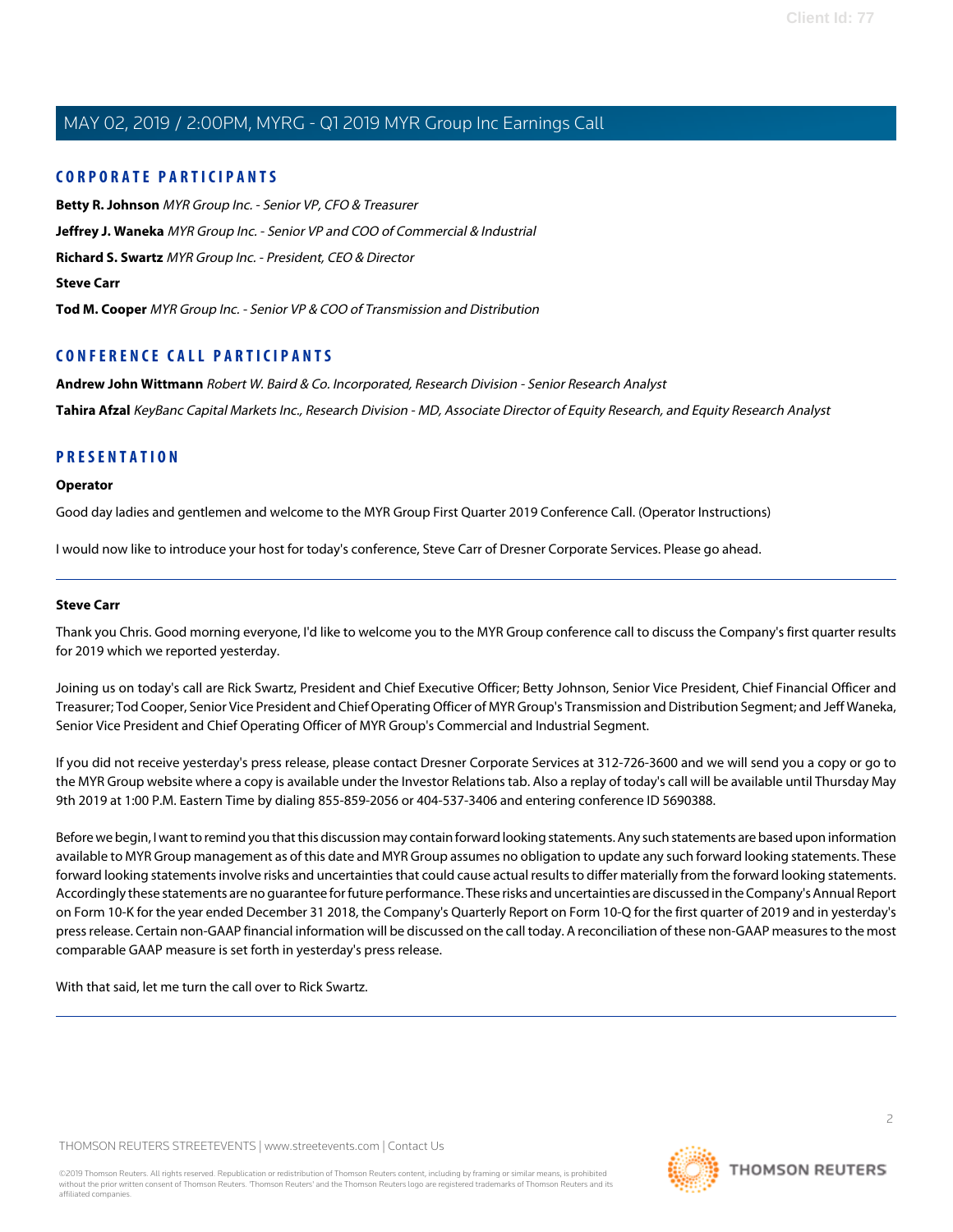# <span id="page-2-1"></span>**Richard S. Swartz** - MYR Group Inc. - President, CEO & Director

Thanks Steve. Good morning everyone. Welcome to our first quarter 2019 conference call to discuss financial and operational results. I will begin by providing a brief summary of the first quarter results and then turn the call over to Betty Johnson our Chief Financial Officer for a more detailed financial review. Following Betty's discussion, Tod Cooper and Jeff Waneka, Chief Operating Officers for our T&D and C&I segments will provide an industry outlook and discuss some of MYR Group's opportunities going forward. I will then conclude with some closing remarks and open the call up for your comments and questions.

Our first quarter 2019 results included revenues of \$468.1 million, a 35.4% increase in revenues compared to the first quarter of 2018. This marks another record high revenue quarter for MYR Group. During the first quarter of 2019 we also experienced increases in net income, earnings per share, and EBITDA as compared to the first quarter of 2018. Industry news throughout the first quarter continued to reflect a strong trend in customer spending for electrical infrastructure. We believe the investments we've made to expand our footprint and deliver balanced growth across geographies and service offerings position us well for a range of diversified opportunities.

We are confident in the abilities of our experienced craft and management teams as well as our depth of resources to successfully meet our clients needs regardless of the project size, type or complexity. We are also seeing increased momentum in communication between our various subsidiaries and district offices as they combine expertise, resources, and best practices to deliver broader arrays of services and greater value to our clients. Organic and acquisition growth remain key priorities that we continually seek to identify and examine new prospects to extend our reach throughout the nation, as well as among new and existing clients. Our financial results and performance continue to reflect solid, consistent long-term growth which we expect will continue to lay the foundation for future success and opportunities to deliver strong returns to our stockholders.

<span id="page-2-0"></span>Now Betty will provide details on our financial results for the first quarter of 2019.

# **Betty R. Johnson** - MYR Group Inc. - Senior VP, CFO & Treasurer

Thank you Rick and good morning everyone. On today's call I'll be reviewing our quarter-over-quarter results for the first quarter of 2019 as compared to the first quarter of 2018. As Rick mentioned, our first quarter 2019 revenues were \$468.1 million, which was a record high. This represents an increase of \$122.5 million or 35.4% compared to the same period last year. Both our T&D and C&I segments experienced record high revenues this quarter. T&D revenues were \$272.5 million up 26% compared to the same period last year.

The breakdown of T&D revenues was \$187.7 million for transmission and \$84.8 million for distribution. The T&D segment revenues increased primarily due to higher volume on transmission projects. C&I revenues were \$195.5 million, an increase of 51.3% compared to the same period last year. The C&I segment revenues increased primarily due to higher volume across all project sizes and incremental revenues from the acquired Huen Companies. Our gross margin was 9.2% for the first quarter of 2019 compared to 10.3% for the same period last year. With the decrease being primarily due to inclement weather on certain projects and an increase in non-reimbursable costs on a project, which were partially offset by better than anticipated productivity on another project.

In addition, gross margins were negatively impacted by increased cost on a majority owned joint venture that we acquired in the Huen acquisition. The impact of increased cost was offset in other income due to the reduction of contingent consideration owed to the prior owners and a net loss attributable to non-controlling interests. Although, gross margin and C&I operating income were negatively impacted by the full increase of these costs, the impact to net income attributable to MYR Group was less than 10% of the increase in cost.

SG&A expenses were \$33 million, an increase of \$4.7 million compared to the same period last year. The increase was primarily due to SG&A expenses related to the acquired Huen Companies and a higher employee related expenses to support operations. SG&A as a percentage of revenue was 7% for the quarter. Other income was \$700,000 for the first quarter 2019 primarily attributable to the reduction in contingent consideration related to margin guarantees on certain contracts associated with the acquisition of Huen Companies as I mentioned earlier.

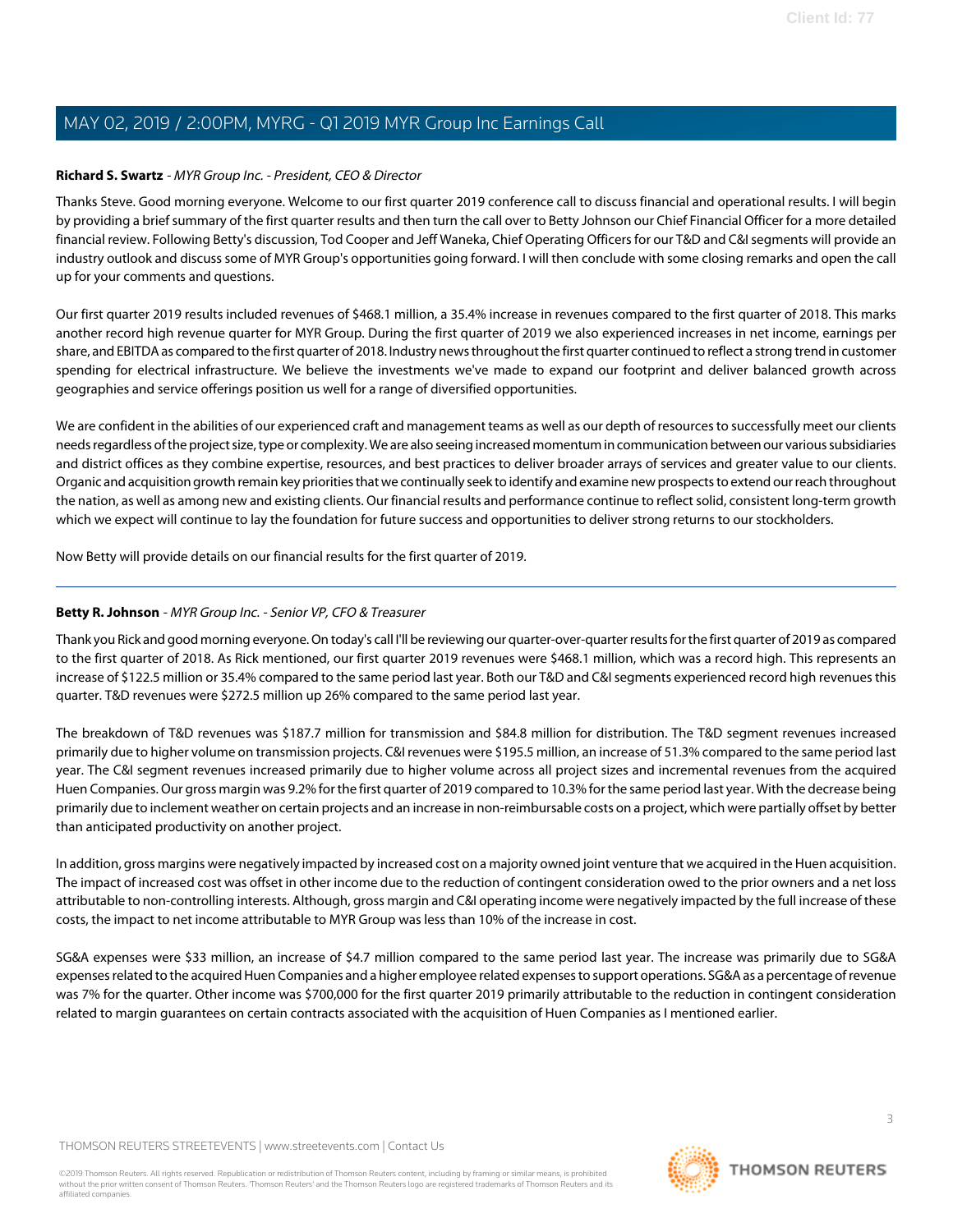First quarter 2019 net income attributable to MYR Group was \$7.4 million or \$0.44 per diluted share compared to \$5.6 million or \$0.34 per diluted share for the same period last year. Total backlog as of March 31, 2019 was \$1.14 billion which is 18.5% higher than a year ago. Total backlog consist of \$473.6 million for the T&D segment and \$662.3 million for the C&I segment. This represents another record high for the C&I backlog.

Turning to the March 31, 2019 balance sheet. We had approximately \$109.9 million of funded debt, \$148.9 million of availability under the credit facility and \$212.2 million of working capital. In summary, we are pleased with our results for this quarter. Compared to the first quarter of 2018 we had improvements in revenue from both our T&D and C&I segments. Net income, earnings per share, EBITDA and backlog, we believe that our strong balance sheet and borrowing capacity are sufficient to support our working capital needs, equipment investments, strategic acquisition, and organic growth initiatives and binding requirements.

<span id="page-3-0"></span>I'll now turn the call over to Tod Cooper who will prepare an overview of our Transmission and Distribution segment.

## **Tod M. Cooper** - MYR Group Inc. - Senior VP & COO of Transmission and Distribution

Thanks Betty and good morning everyone. Our first quarter operational results demonstrate that MYR is quite active in a T&D market that is strong nationwide. Throughout 2018 and the first quarter of 2019, our portfolio of work has included several small and medium sized transmission projects, an array of substation work and distribution work associated with improving reliability and economic growth.

In addition to continuing our long term transmission and distribution MSA work with numerous clients in the Eastern half of the U.S. including National Grid, Eversource, Dominion, the Tennessee Valley Authority, American Electric Power and Ameren we were awarded several small and medium-sized transmission projects in Q1. Clients for this work include investor-owned utilities, developers and general contractors in the clean energy market.

In Texas, MYR subsidiaries Great Southwestern and the L.E. Myers Company continue to work with MSA customers to meet their transmission and distribution needs. The L.E. Myers Company continues work on its streetlight services contract with City Public Service San Antonio for the 13th consecutive year. In the Western half of the country, MSA work being performed by MYR subsidiary Sturgeon Electric continue to be strong throughout Arizona, California, Kansas, Utah and Colorado. Work continues on the Harry Allen to Eldorado transmission project for LS Power subsidiary DesertLink LLC and we've recently started construction on the substation work associated with the Jim Bridger to Aeolus section of the Gateway West project.

First quarter bidding activity represents not only a continued trend of small to medium sized transmission projects and upgrades, but increased opportunities in distribution and large projects. Multiple large projects are currently in various stages of the bidding phase. These projects located throughout the Northeast, Mid-Atlantic and Western U.S. are scheduled to start construction in 2020 pending various levels of permitting and regulatory approvals. We also anticipate increased opportunities due to continued healthy market conditions.

Industry news in the first quarter indicated that investments in electrical infrastructure will continue with the need to update aging infrastructure, increased grid resiliency and connect clean generation sources. For example, a March report prepared for wires by the Brattle Group indicated that up to \$90 billion of incremental transmission investments will be necessary in the U.S. by 2030 to meet the changing needs of the system with an additional \$200 billion to \$600 billion needed from 2030 to 2050. These amounts are in addition to those investments needed to maintain the existing transmission system and to integrate clean generation.

On the clean energy front, the New Mexico State House recently passed Senate Bill 489 also known as the Energy Transition Act which requires the State to generate 100% of its electricity from carbon free sources --resources by 2045. New Mexico now joins California and Hawaii in approving a 100% clean energy mandate. In February the New York State Research and Development Authority received 18 offshore wind bids from 4 proposers with projects up to 1,200 megawatts. This marks New York State's first large scale offshore wind solicitation and if built would be the largest offshore wind project in the U.S. and would advance Governor Cuomo's offshore wind goal of 9,000 megawatts by 2035. We look forward to following these develops and believe our expertise in all aspects of electrical construction related to clean energy projects will position us well as these opportunities come to market.

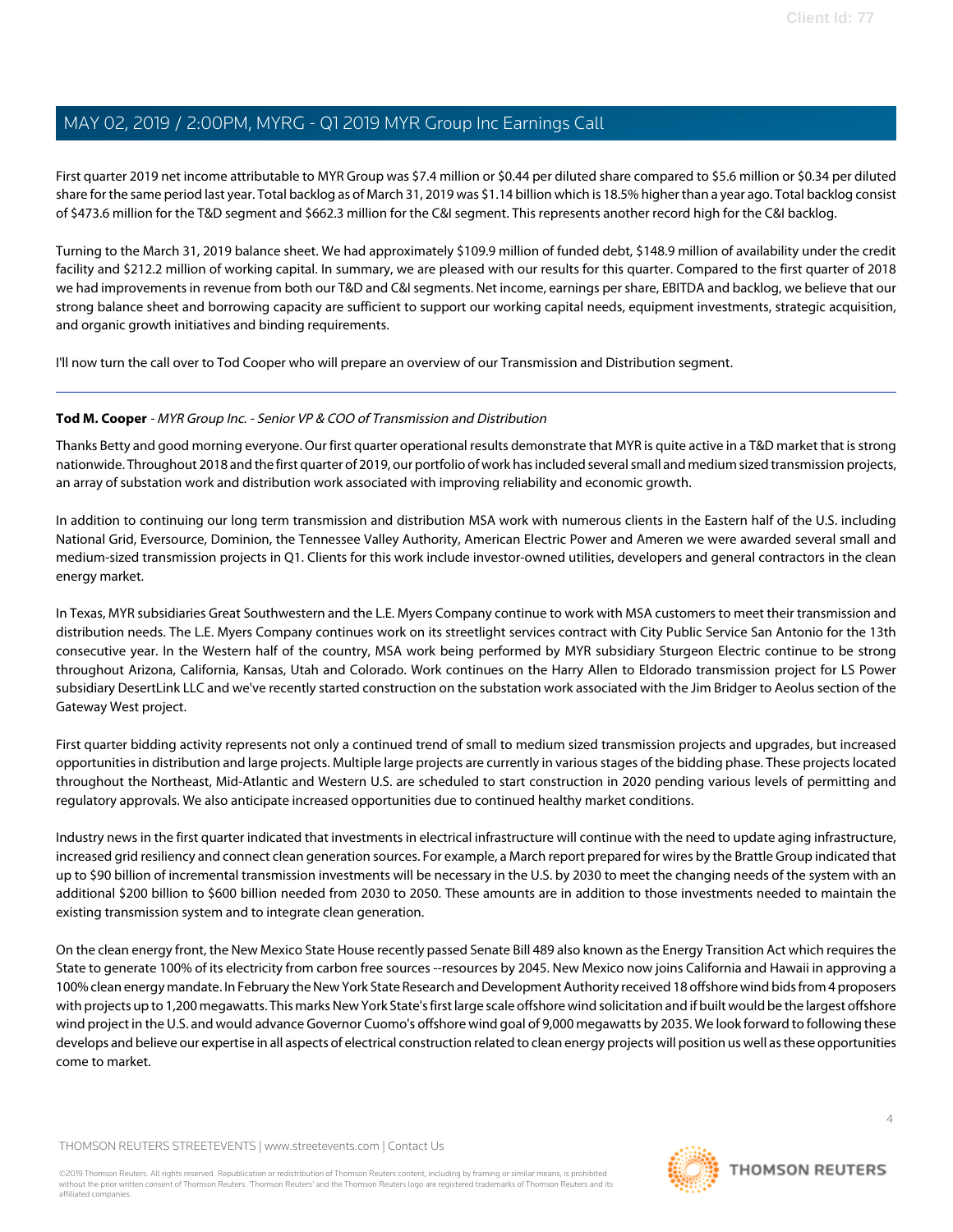As we continue to evaluate, improve and grow our business, our results depend on our ability to effectively listen to our clients and respond and deliver according to their expectations. We will remain disciplined in our approach to capitalize on the right opportunities to grow our business by targeting the right projects, recruiting top talent and providing the necessary resources and training to effectively grow our business.

<span id="page-4-0"></span>I'll now turn the call over to Jeff Waneka who will provide an outlook of our Commercial and Industrial segment.

# **Jeffrey J. Waneka** - MYR Group Inc. - Senior VP and COO of Commercial & Industrial

Thanks Tod and good morning everyone. C&I results in the first quarter represent a consistent trend in growth as we experienced a gradual build in backlog across most of our subsidiary offices. We're pleased with the number of opportunities and the strategic fit of those projects as the industry experiences constraints post by manpower shortages, material uncertainty, and diluted management capabilities, our approach continues to focus on high value targets where well-established client relationships provide greater opportunity to mitigate these risks.

We expect to see continued improvement in bidding activity during the rest of 2019. This view is consistent with FMI's 2019 United States construction outlook, which forecasts an increase in spending levels compared to the previous year. We continue to implement our strategy of organic growth and strategic acquisitions such as our recent acquisition of the Huen Companies, which expanded C&I operations in Illinois, New York and New Jersey.

Turning to first quarter project awards, these represent a wide variety of small to mid-sized projects in commercial, industrial and transportation markets. Commercial project awards remain particularly strong with data center buildings and data center expansions leading the way with much of our first quarter wins occurring at facilities where we've maintained long standing relationships. Arizona and Colorado remain at the forefront of this continued expansion and high-tech. Our research indicates that this market should remain resilient through 2019 and perhaps for years to come. We continue to provide budgeting at a strong pace on several large facilities early in the planning stages. Other commercial project awards include office buildings, multi-use facilities, senior living homes, entertainment facilities, warehousing and a variety of expansions to manufacture -- manufacturing and R&D facilities. There is currently no shortage in the number of commercial opportunities to pursue, therefore a high level of diligence is being deployed in pursuit of the best commercial opportunities for MYR.

We also experienced an increase in bidding activity in the clean energy markets, which included a variety of rooftop and ground-mounted solar projects. We received new contracts for solar projects in California, Arizona, and New Jersey, which we believe represent a resurgence in solar spending as developers have learned how to manage through the solar panel tariffs.

Turning to the Industrial side of the business, we were pleased with the number of project awards in water treatment and water storage. In addition to our first quarter project awards, our pre-construction teams in Canada and the U.S. are engaged in early budgeting on several large water projects planned for late 2019, which gives us optimism about continued industrial expansion beyond this year. The same optimism holds true for transit projects, which continue to provide ample opportunity throughout the Western U.S. and Canada. In addition to our traditional focus on roadway and airfield transit, recent announcements about exciting expansions to major shipping ports are expected to create opportunities for the next few years. Recent contracts awards in Portsmouth, New Hampshire have led to budgeting exercises to upgrade electrical systems and aging facilities. Similar prospects exist at the Port of Seattle and Port of Vancouver.

All indications are that these projects are expected to be released through 2019 and over the next couple of years. As mentioned earlier, we believe that we established good momentum through 2018 that has carried nicely into 2019. Our chosen markets are robust and our committed relationships are generating a host of complementary pursuits. We will stay diligent in managing the fundamentals to create value for our customers, shareholders and our employees.

Thanks everyone for your time today. I'll now turn the call back to Rick who will provide us with some closing comments.

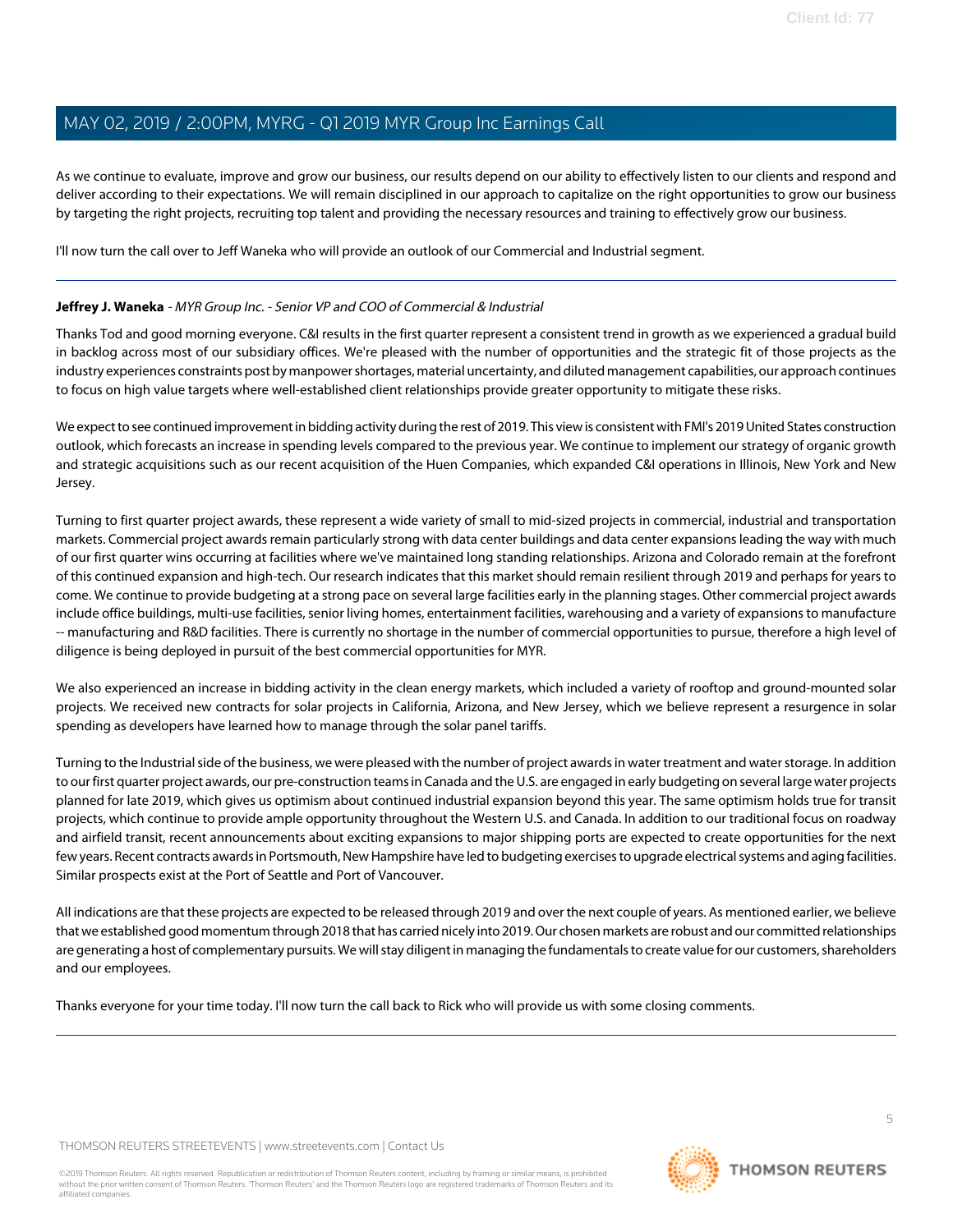## **Richard S. Swartz** - MYR Group Inc. - President, CEO & Director

Thank you for those updates, Betty, Tod and Jeff. I am pleased with our first quarter results and especially our efforts to strengthen our market position in both our T&D and C&I segments. We will remain at the forefront of identifying industry trends and client needs in order to grow our business and provide service excellence as efficiently and effectively as possible. We believe these are the key factors that will position MYR Group for ongoing success.

Operator, we are now ready to open the call up for comments and questions.

# **QUESTIONS AND ANSWERS**

#### **Operator**

<span id="page-5-0"></span>Thank you. (Operator Instructions) And our first question comes from the line of Tahira Afzal with KeyBanc.

**Tahira Afzal** - KeyBanc Capital Markets Inc., Research Division - MD, Associate Director of Equity Research, and Equity Research Analyst

Hi folks. Congrats on a good quarter.

#### **Richard S. Swartz** - MYR Group Inc. - President, CEO & Director

Thanks Tahira.

#### **Tahira Afzal** - KeyBanc Capital Markets Inc., Research Division - MD, Associate Director of Equity Research, and Equity Research Analyst

I guess my first question is in regard to how we should be looking at the margin trajectory going forward. And I know you guys don't provide guidance, but perhaps you can update the book and just because we did have the one project with the margin guarantees essentially helping this quarter, not sure how that plays out going forward.

#### **Betty R. Johnson** - MYR Group Inc. - Senior VP, CFO & Treasurer

Okay, Tahira, yes, when it comes to the overall margins and we can talk about it also in general by segment, several of those items that we addressed at least the one with the margin guarantees for the joint venture is on a net-net basis. You got a -- if you're going to account for they're offset below the line. So I guess, let me just talk about the 4 items in our margins, which are addressed in the 10-Q. The first 3 are mainly in the T&D side, the inclement weather on certain projects, that's typically a little bit more in the first quarter. Can talk about that a little bit more if Rick wants to address that. But also the increase on non-reimbursable costs in one project offset by another project with the late stages that had better than anticipated productivity. Those three items were in the T&D side and then the fourth one is in the C&I side with the margin guarantee and controlling interest. So I really like to think about it on a net-net basis, that I'm not going to go repeat what I said on the joint venture, but our overall C&I operating margins and the gross margins after we account for those offsets, the impact to us on the net income attributable to MYR is less than 10% of the gross amount of the write down. So if you're -- I'm assuming you're not going to be modelling out below the line those items that are unique.

**Tahira Afzal** - KeyBanc Capital Markets Inc., Research Division - MD, Associate Director of Equity Research, and Equity Research Analyst

Right. Yeah.

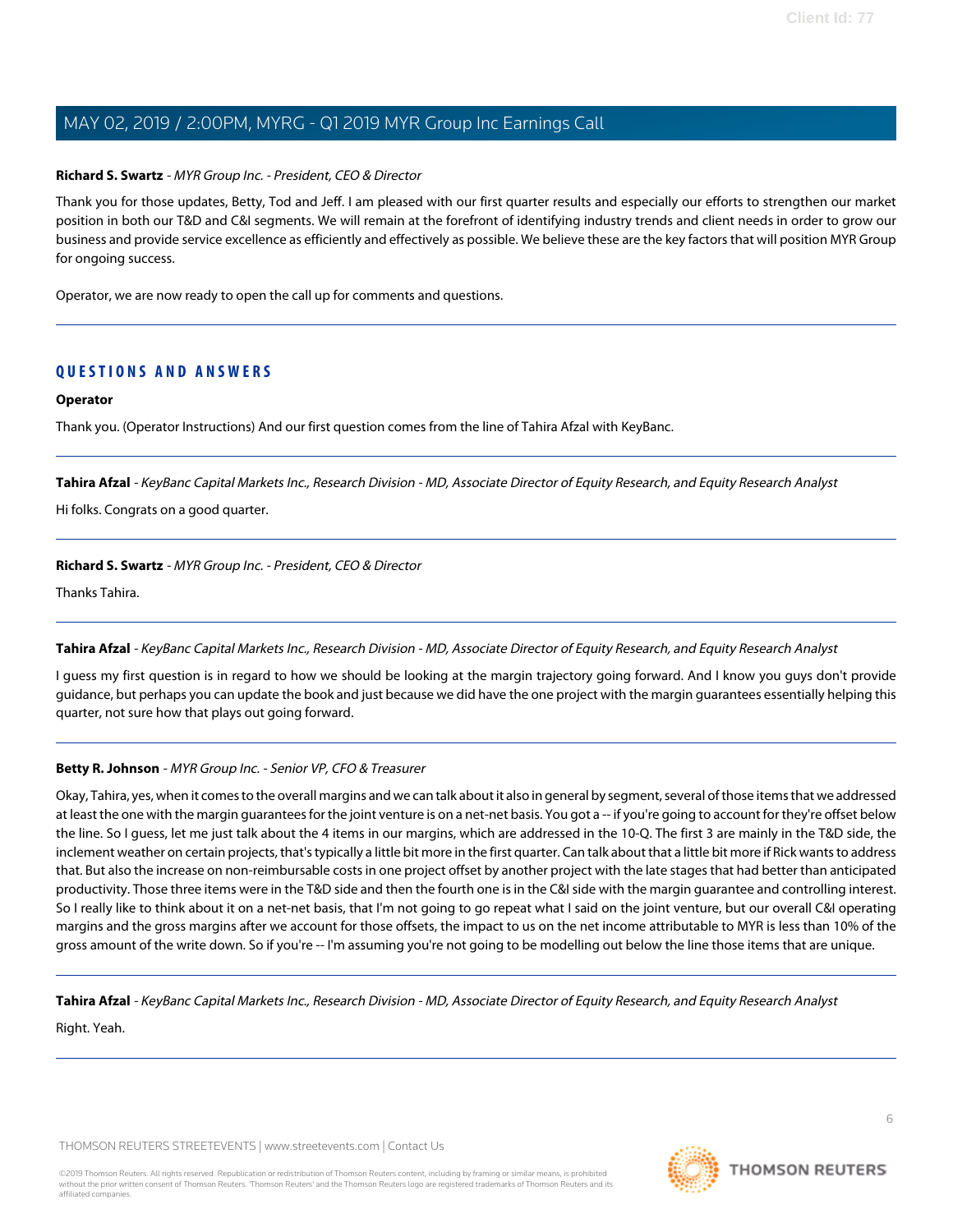#### **Betty R. Johnson** - MYR Group Inc. - Senior VP, CFO & Treasurer

You need to -- right. So, that's -- I know without giving specific dollar amounts, you can see in our financial statements the dollar amounts of those offset are \$1.5 million, which this joint venture was at least set if not more. And that there's offsets as you can add those back up into the margin side. So that's really a net-net no impact to the pre-tax margin once you...

#### **Tahira Afzal** - KeyBanc Capital Markets Inc., Research Division - MD, Associate Director of Equity Research, and Equity Research Analyst

Okay. And that's actually much more helpful. And I guess just as a follow up to that, let's assume, things are clean going forward or should we not, you know, and do every step into the second quarter. So I'm just wondering if the structure is going to be fairly similar and how the margins flow through or should we be keeping this more as a one-time adjustment for right now?

## **Richard S. Swartz** - MYR Group Inc. - President, CEO & Director

If you look at the impacts we had, you know, the J.V. that continues on into the second quarter of this year. So it finishes up beginning the third quarter with the J.V. project. So that one continues. If you look at the weather side on the T&D side, it's really a couple of those projects were at completion or nearing completion this quarter, so we really don't see that carrying forward on the T&D side.

**Tahira Afzal** - KeyBanc Capital Markets Inc., Research Division - MD, Associate Director of Equity Research, and Equity Research Analyst

Got it. Thank you folks.

#### **Operator**

<span id="page-6-0"></span>Thank you. And our next question comes from the line of Andrew Wittmann with Baird.

#### **Andrew John Wittmann** - Robert W. Baird & Co. Incorporated, Research Division - Senior Research Analyst

Hi, great. I guess I noticed that you guys had 0.8% of a negative estimate on your margin estimation in the quarter. And I guess my first question on that is, was that -- was the preponderance of that 0.8% revision related to jobs that are now complete or ongoing?

# **Betty R. Johnson** - MYR Group Inc. - Senior VP, CFO & Treasurer

So Andrew -- Andy the large part of that does relate to that joint venture that has the offset before you hit our net income attributable to MYR Group. But the other part of that, as far as weather when Rick mentioned, the comment about weather a couple of these larger amounts are jobs that have completed or is essentially complete in the end of this first quarter. But there's always ongoing jobs, but majority of that in this first quarter the job is completed.

**Andrew John Wittmann** - Robert W. Baird & Co. Incorporated, Research Division - Senior Research Analyst

Okay. That's helpful.

#### **Betty R. Johnson** - MYR Group Inc. - Senior VP, CFO & Treasurer

-- in our trends. But up and down for those specific items at least.

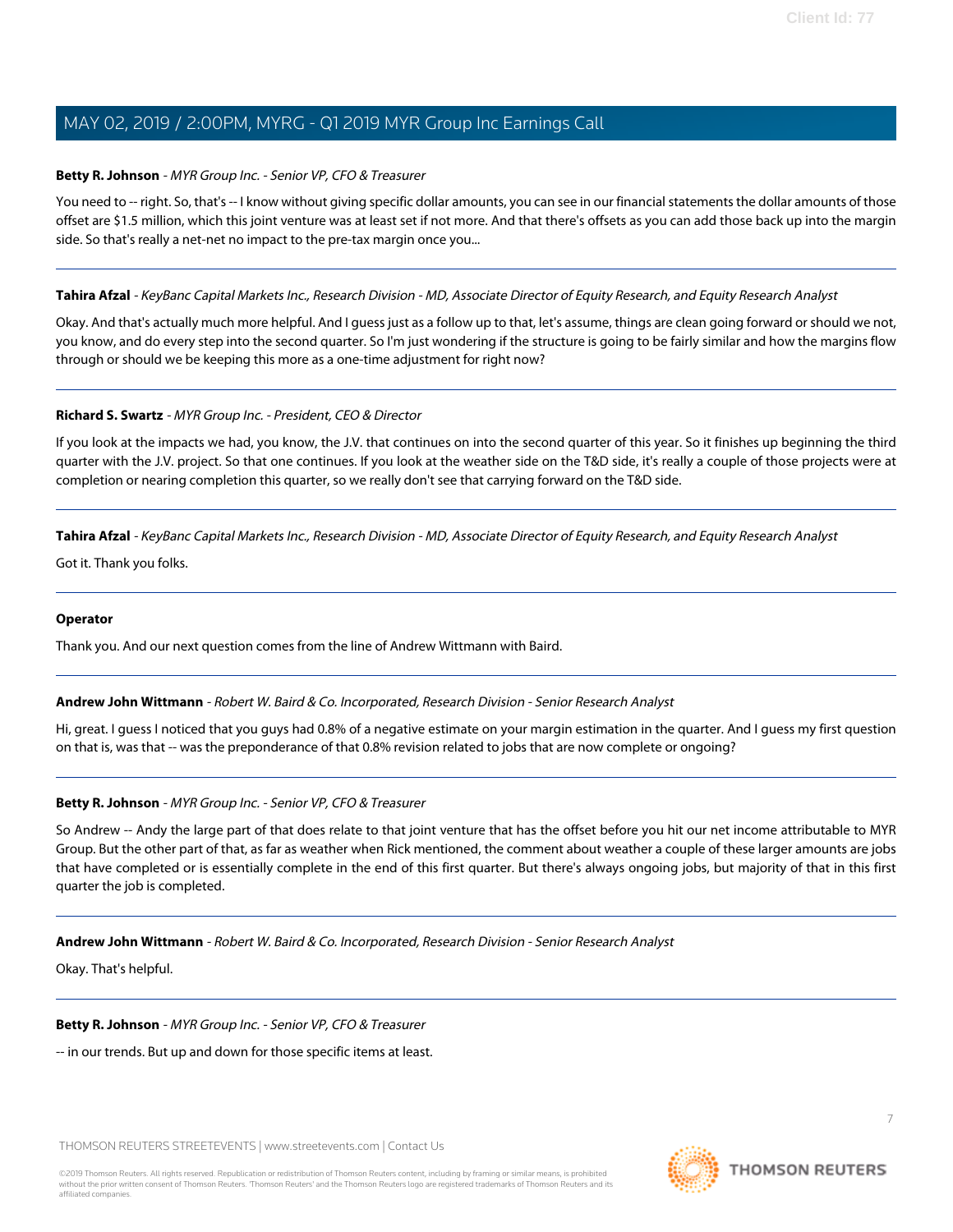#### **Andrew John Wittmann** - Robert W. Baird & Co. Incorporated, Research Division - Senior Research Analyst

Yeah, I guess, the reason why I'm asking obviously here is to try to get a sense of how much was contained -- how much of the margin revision negatively there was contained in the quarter versus an ongoing progress. But if it's in the joint venture, which a lot of its in the joint venture would essentially gets netted out through the accounting, then it doesn't feel like it's anything tremendously systemic. And because, I mean, simple math and I guess this is a point that we made in our research note last night, a simple math would suggest that's like \$0.16 worth of EPS hit, but it wasn't because a lot of that, like you mentioned before got reversed or at least part of that got reversed out below the line later. So that's an important accounting update. Okay. And then I guess when we look at 1Q '19 I think one of the big surprises for investors was the revenue burn and the significant outperformance there. I guess, normally we think of 1Q '19 as a seasonally weak revenue quarter and that's maybe what made it particularly surprising here today. Would you -- do you believe the seasonality here now that 1Q is in the books, Betty, it should be what we'd call quote typical for the balance of the year or do you feel like because the revenue is so good here in 1Q '19 that seasonality for this year is going to be more atypical?

## **Richard S. Swartz** - MYR Group Inc. - President, CEO & Director

On the seasonality side of it, we did have a lot of work going on both the C&I and T&D front. So the weather impacts we had really weren't enough to shut down the projects in its entirety. If you look at that on which in previous years, I think really we had jobs that were completely shut down in the first quarter. But this one we continue to burn labor and have that side burn, we just weren't making the progress on a couple we thought that were nearing completion, but we had to really push to get those done. And we ended up finishing ahead of schedule on a few of those projects. Our clients ended up very satisfied out of that. But really we see, you know, the work being pretty steady through this year. I mean, it's a thing where our backlog is good. We're in good position bidding wise, being very selective on what we're going after and making sure that we've got the right clients to do work for

#### **Andrew John Wittmann** - Robert W. Baird & Co. Incorporated, Research Division - Senior Research Analyst

Got it. At the risk of being too nitpicky in your comments there, Rick, you said, you expect the work to be steady. Does that mean, you're expecting muted seasonality that the revenue burn rate is going to be relatively more flat this year. Is that another way to interpret your comment there of steady?

# **Richard S. Swartz** - MYR Group Inc. - President, CEO & Director

I think on our side when we look at it, you know, steady would -- yeah, I think we had an exceptional burn in the first quarter. I see that leveling out.

# **Andrew John Wittmann** - Robert W. Baird & Co. Incorporated, Research Division - Senior Research Analyst

Okay, great. And then I guess maybe my last question for now is just, kind of, taking a 10,000 foot view here of your backlog. I mean, I heard the comments on some larger projects or certainly a lot of activity in small and mid-sized projects. Sounds like you guys are generally feeling pretty optimistic here, off to a good start for the year. Do you think that, with the revenue burn rates that you're seeing this year so far and it sounds like are expected to continue that, you can continue to grow backlog and end backlog this year higher than where it started this year?

#### **Richard S. Swartz** - MYR Group Inc. - President, CEO & Director

It's always our goal to continue to grow our Company, but it's picking the right work. And again, we don't control the timing of the awards or how our competitors look at those jobs. But you know labor has tightened up. We haven't seen a concern where we can't man a job or do that side of it. But we are selective on what we go after and we watch it and we try to really look at our cost and focus on performing the work and doing it at



8